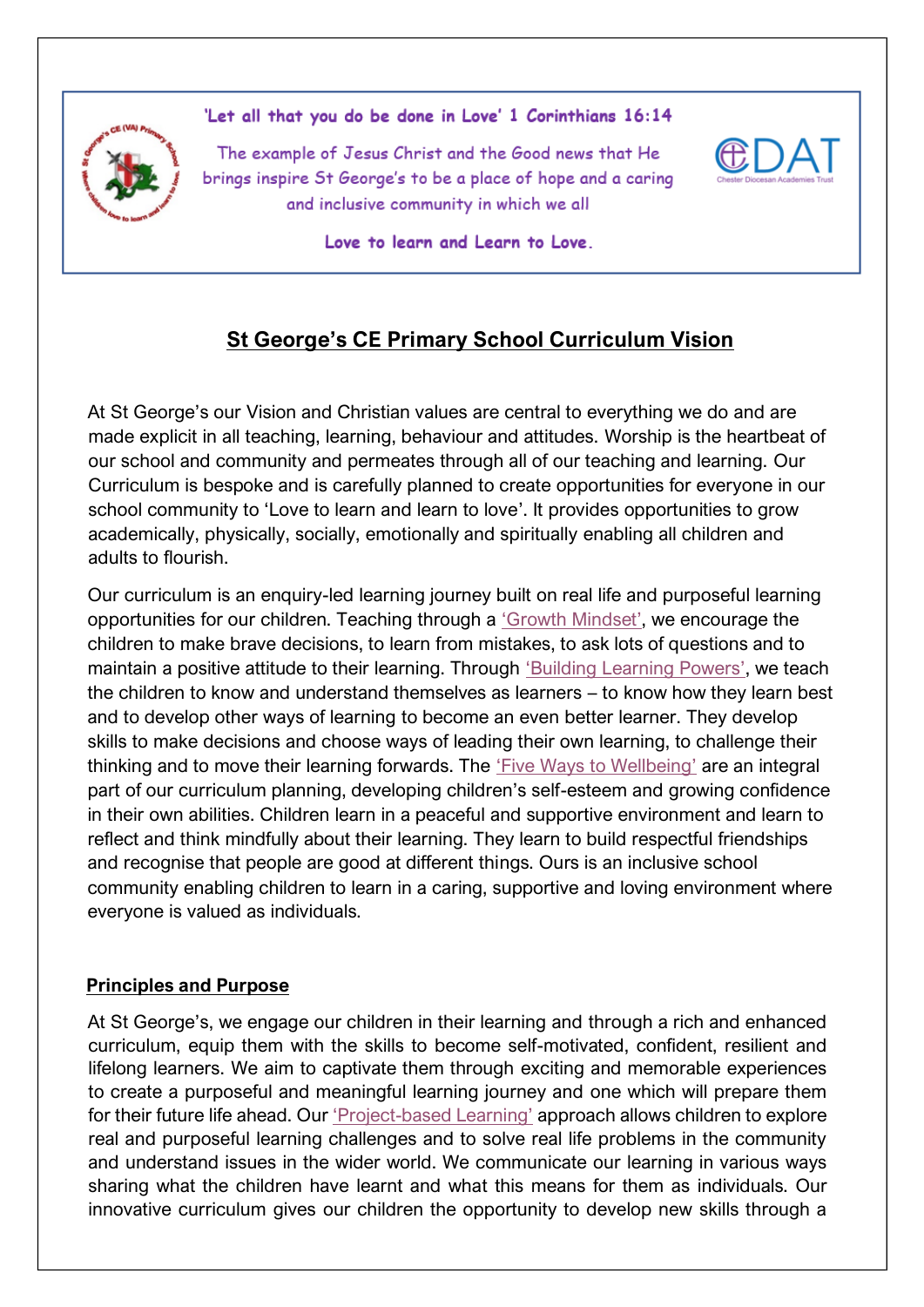variety of interesting and relevant contexts allowing them to develop a rich and deep subject knowledge and understanding of the world around them. We have high expectations of our children and they are encouraged to be aspirational aiming to be the best that they can be.

At St George's we have a strong emphasis on 'learning together' and believe that we can all learn from each other; children and adults. We set Learning Challenges within the local and wider community and in global contexts so that the children understand their place in the world and the role they have to play within God's creation and to serve the common good.

Our curriculum is stimulating and challenging in order to get the best out of each individual child. We pose ambitious questions to challenge the children's thinking making links to the past, present and the future world. We provide a range of contexts that we feel are relevant to our children in our community and make the best use of the resources around us, thus 'living life in all its fullness'. We encourage children's curiosity and promote a sense of 'awe and wonder' noticing God's wonderful world around us.

Through our enquiry-led and child centred curriculum, we encourage our children to ask questions and have a voice; to reflect on their learning and become critical friends to help others to develop. Every child will experience the challenge and enjoyment of learning and will have the opportunity to develop and demonstrate their creativity. We build strong relationships with our families and believe that home-learning is a key factor in developing a child's education.

Our curriculum is evolving continually and responds to the children's interests and needs. It is centred around our school community and local context. We regularly seek views, opinions and ideas from our school community stakeholders: pupils, parents, staff and Governors to inform changes and decisions.

### **Entitlement and Enrichment**

We enrich our curriculum by providing indoor and outdoor learning opportunities for children to learn through different experiences. We have specialist teachers in music, art and PE to enhance the children's learning and have curriculum days and weeks to explore themes and projects. We welcome visitors and partnerships to extend children's opportunities for learning and take our learning into the local area and further afield to deepen the children's learning and to create memorable experiences.

### **Breadth and Balance**

The school follows the statutory Early Years Foundation Stage Framework in nursery and reception. In key stage one and two children learn within a coherent and progressive framework exploring the breadth and depth of the National Curriculum.

The Early Years Foundation Stage comprises of three Prime Areas and four Specific Areas.

The three Prime Areas are: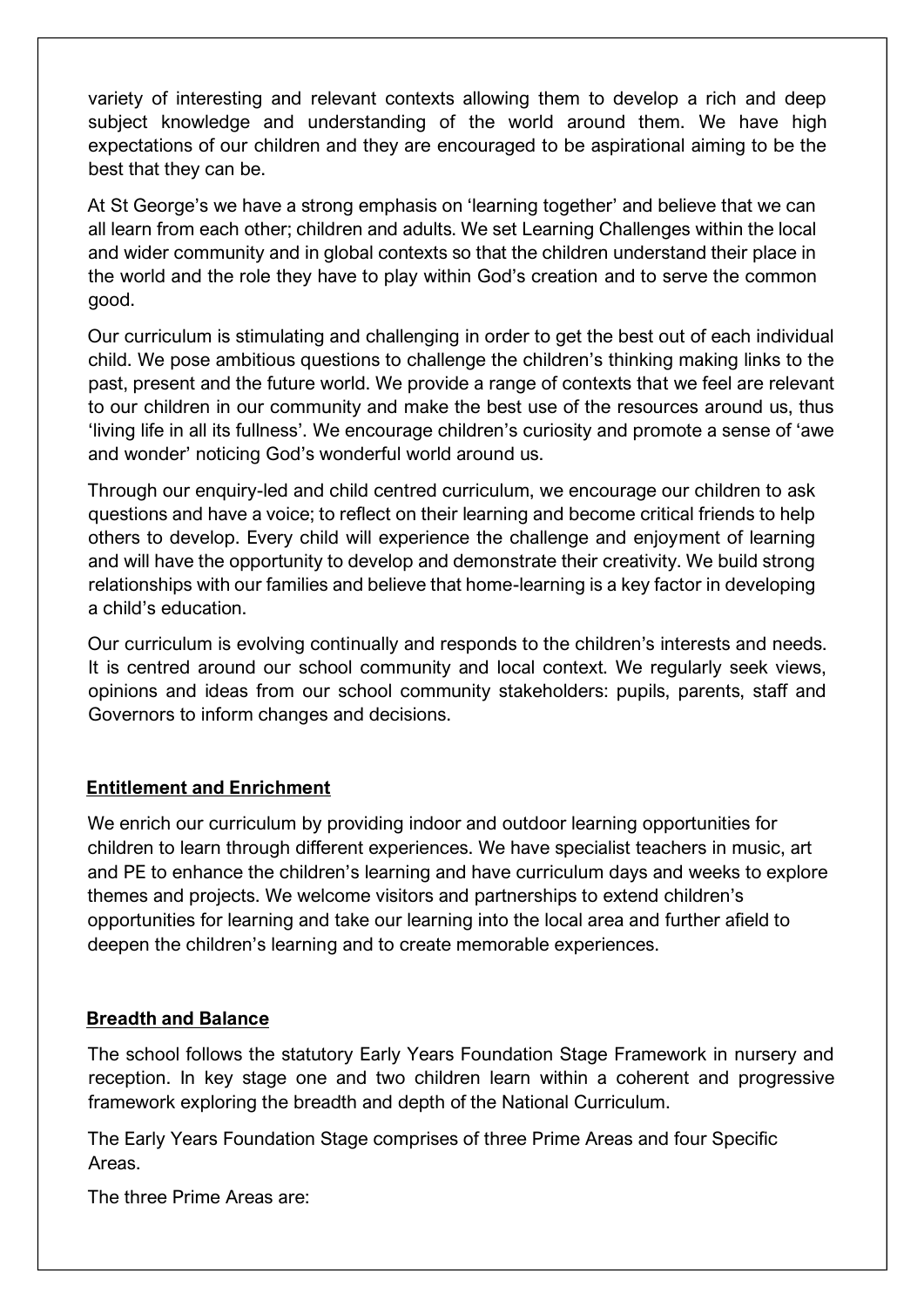- Communication & Language
- Personal, Social & Emotional Education
- Physical Development

The four Specific Areas are:

- **Literacy**
- **Mathematics**
- Understanding the World
- **Expressive Arts & Design**

At Key Stage 1 and 2 we adopt the National Curriculum. This requires we teach the core subjects of:

- **[Mathematics](https://www.gov.uk/government/uploads/system/uploads/attachment_data/file/425601/PRIMARY_national_curriculum.pdf)**
- [English](https://www.gov.uk/government/uploads/system/uploads/attachment_data/file/425601/PRIMARY_national_curriculum.pdf)
- **[Science](https://www.st-johns-primary.co.uk/downloadfile/5897245?open=true)**
- [Information and Communication Technology](https://www.st-johns-primary.co.uk/downloadfile/7743457?open=true)

As a church school, RE is taught as a core subject and reflects the Church of England Statement of Entitlement[.](https://www.st-johns-primary.co.uk/downloadfile/7743457?open=true)

The foundation subjects taught are:

- [Art](https://www.st-johns-primary.co.uk/downloadfile/5897249?open=true)
- [Design and Technology](https://www.st-johns-primary.co.uk/downloadfile/5897252?open=true)
- [Geography](https://www.st-johns-primary.co.uk/downloadfile/5926065?open=true)
- **[History](https://www.st-johns-primary.co.uk/downloadfile/5926235?open=true)**
- [Music](https://www.st-johns-primary.co.uk/downloadfile/11658555?open=true)
- [Physical Education](https://www.st-johns-primary.co.uk/downloadfile/5897256?open=true)
- Modern Foreign Languages
- Personal Social Health Citizenship Education
- Relationships and Sex Education

We teach the programmes of study which specify the knowledge, skills and concepts that the children will be expected to acquire throughout their primary years. These subjects may be taught discretely or in a cross-curricular way enabling the children to apply and deepen their knowledge, skills and understanding on a more contextualised basis. Our subject approaches outline the key aspects of learning in each curriculum area.

As a Church of England school, we aim to meet the Church of England's Vision for Education, deeply Christian with Jesus' promise of 'life in all its fulness' at its heart:

**Educating for wisdom, knowledge and skills:** enabling discipline, confidence and delight in seeking wisdom and knowledge, and developing talents in all areas of life.